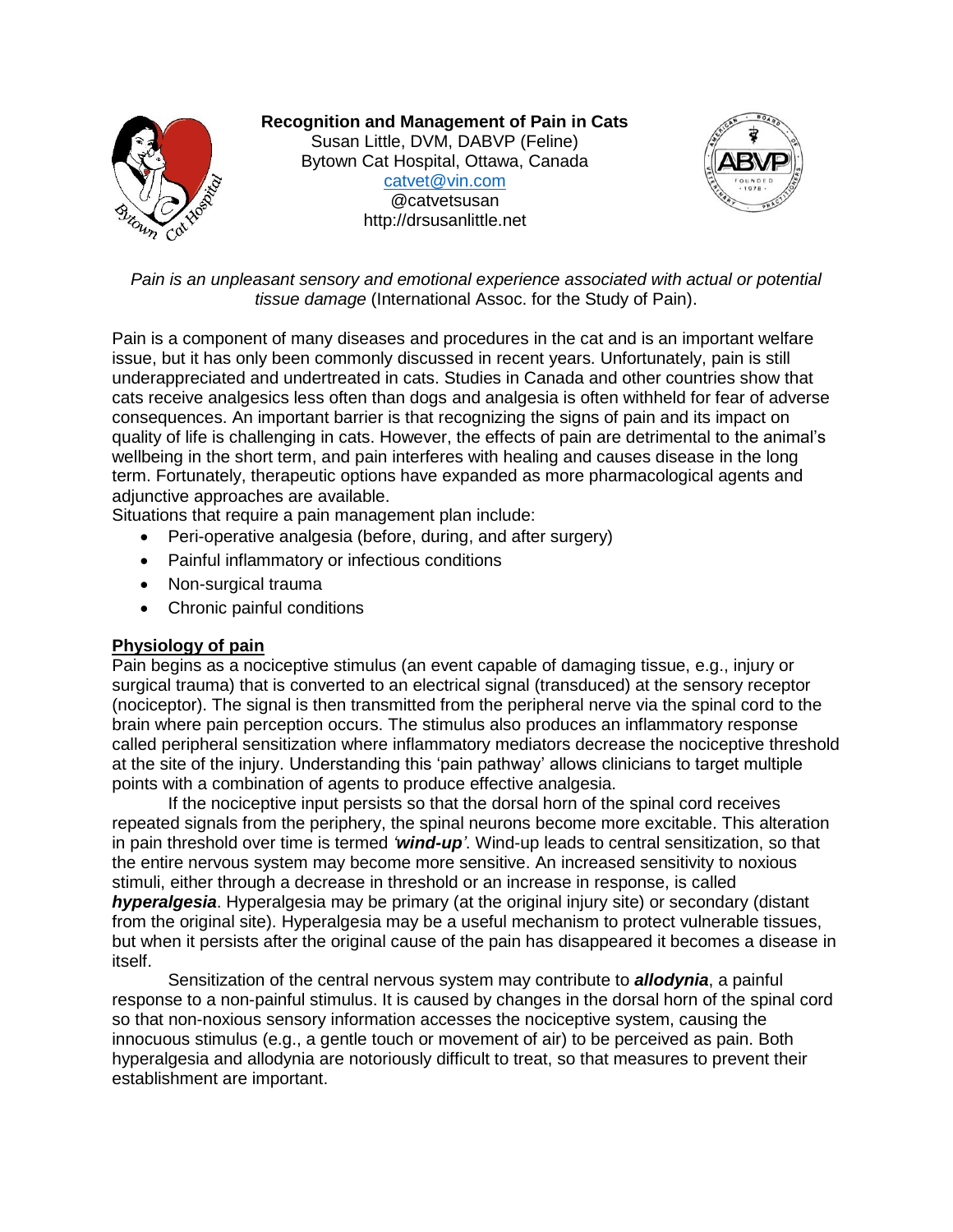*Adaptive pain* is a normal consequence of injury and causes a protective response that results in withdrawal from or aversion to the pain-inducing event. Nociceptive pain and inflammatory pain (pain of healing) are types of adaptive pain. Adaptive pain contributes to survival by protecting the individual from further injury or promoting healing after injury by protecting the damaged tissues. If adaptive pain is not appropriately managed, neurophysiologic changes may occur that produce *maladaptive pain* – pain with no apparent cause or explanation that serves no purpose.

*Neuropathic pain* is an example of maladaptive pain. Neuropathic pain is initiated or caused by a lesion or dysfunction of the peripheral and/or central nervous system. Types of neuropathic pain in cats include diabetic neuropathy, spinal cord injury, orofacial pain syndrome, and cancer pain (e.g., compression of peripheral nerves by a tumor). Neuropathic pain is typically difficult to diagnose, chronic, severe, and difficult to treat.

Pain is a complicated multifactorial experience with sensory (how much the cat hurts), affective or emotional (how it makes the cat feel), and functional (impact on the cat's normal daily activities) components. Ideally, pain should be classified by the underlying causative mechanism (e.g., inflammatory or neuropathic). Identifying the underlying cause guides the choice of treatment; without this, treatment is empirical. The underlying cause may be simple or complex and some mechanisms of pain can co-exist, requiring several different treatment strategies. More information on this approach is found in the AAHA/AAFP pain management guidelines.

In addition to unnecessary suffering, inadequate pain management is associated with many detrimental effects in cats, including:

- Altered mentation (anxiety, lethargy, aggression)
- Inadequate nutritional intake leading to weight loss and a catabolic state
- Increase in stress hormones, leading to protein catabolism and delayed wound healing
- Impaired immune function, increased risk of infection
- Prolonged recoveries
- Impaired organ function, such as urine and fecal retention
- Self-mutilation of painful sites
- Altered physiological parameters that interfere with patient assessment

### **Signs of pain in cats**

Signs of pain are more subtle in cats than in dogs and humans because cats may hide pain as a natural protective behavior. Cats should be considered similar to human infants, where pain evaluation is performed by assessing facial expression and body position. Physiologic parameters, such as heart rate, respiratory rate, blood pressure, and rectal temperature are poor indicators of pain in cats. The best way to assess pain in cats is to observe the patient before and during interaction and to evaluate body posture, facial expression, and response to handling, including palpation of surgical sites. Evaluations should be carried out repeatedly to monitor efficacy of analgesia and to determine if a change in the treatment plan is required. Ideally the same observer, which may be a trained veterinary technician, would score the patient during the entire hospitalization period.

Adult cats and seriously ill or obtunded patients are the most difficult to assess. Seriously ill cats may not be able to show behaviors associated with pain and yet may require management for severe pain. Adult cats are more stoic than kittens and their behavioral changes associated with pain may be subtle. As well, pain perception is an individual experience and behaviors vary among cats. Fear and stress may cause behaviors that are difficult to differentiate from pain. These factors make a standardized assessment of pain difficult in cats; there is currently no robustly tested or validated acute or chronic pain scale.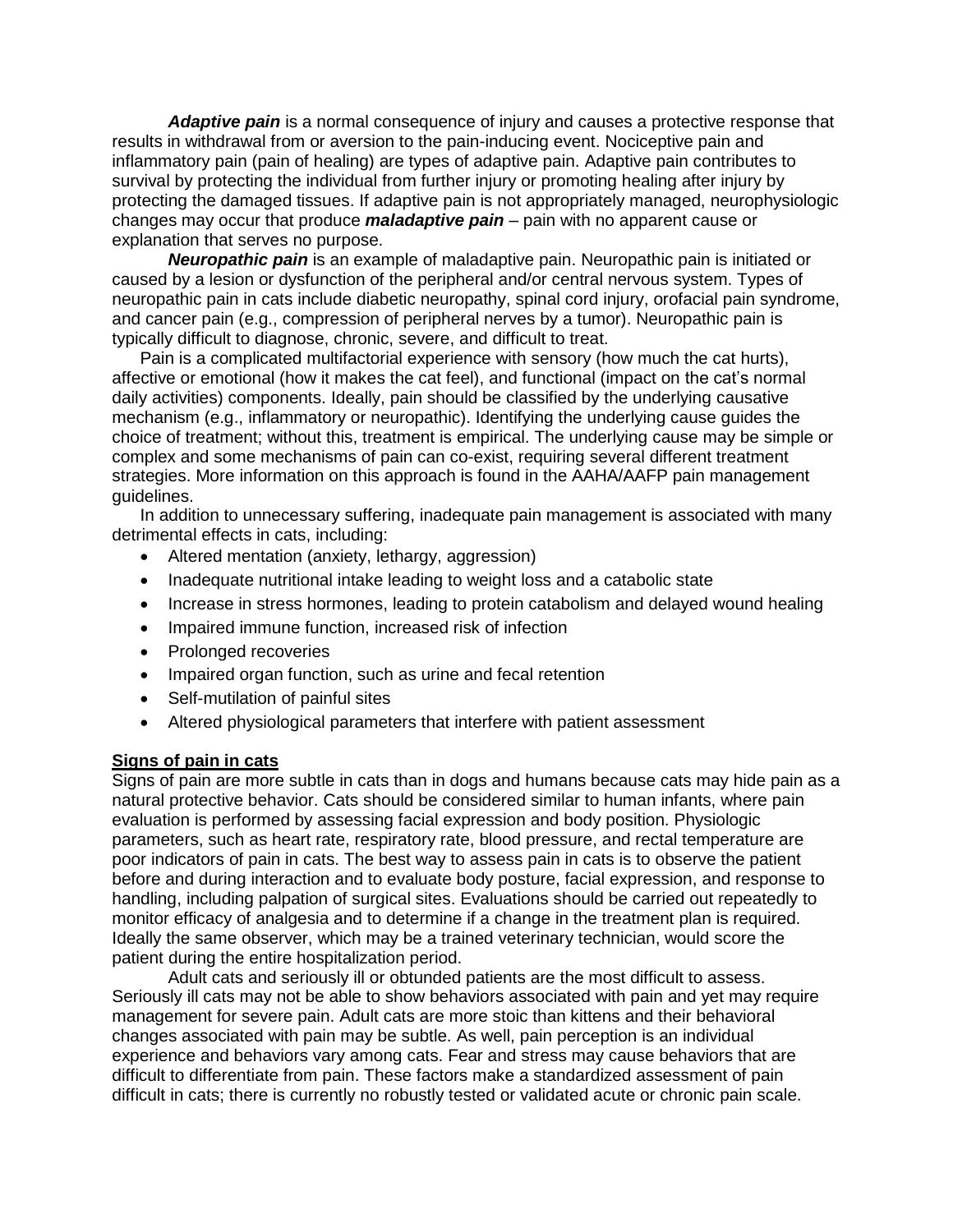Visual analog or interactive visual analog scoring systems are available, and although not validated, they can be used by trained individuals. Return to normal behaviors is a sign of good pain control. Veterinary support staff can provide information on a patient's normal behavior before surgery and owners can provide valuable insight into what constitutes normal behavior for their cat at home.

Some indicators of pain in hospitalized cats include:

- Inability to sleep or rest
- Hiding in the back of the cage, reluctant to interact
- Change in attitude anxious, irritable, aggressive or dull and quiet
- Reaction on palpation of a surgical site or affected organ (e.g., 'splinting', tensing, withdrawal, vocalizing)
- Change in facial expression staring, dilated pupils, squinting
- Lack of food and water intake
- Lack of grooming
- Change in resting posture hunched or lying flat out

## **Acute pain management**

Peri-operative pain management is an important part of acute pain management in feline medicine. Other indications for acute pain management include cat bite wounds (cellulitis, abscess) as well as musculoskeletal injuries. Acceptance of the need for pain management is high among pet owners. Many minor and major surgical or diagnostic procedures in feline medicine will predictably cause some degree of pain. Unfortunately, some cats continue to be denied analgesia for procedures such as castration and many cats do not receive analgesia in the post-operative period even though pain can be expected to last for several days. Analgesia should never be an optional part of elective procedures where the owner is asked to accept or decline an extra cost. Whenever the clinician is unsure whether pain is present or may occur, it is humane to provide analgesia rather than withhold it until proof of pain is present. Whenever possible, validated pain assessment tools should be used. One such tool has been validated for assessment of postoperative pain in cats (UNESP-Botucatu multidimensional composite pain scale; see Resources).

Pain is easier to prevent than to treat. *Pre-emptive analgesia* is administration of analgesia before the painful stimulus occurs (e.g., before surgery and continuing into the periand post-operative periods), and is intended to prevent up-regulation of the CNS response to pain. A plan for analgesia is necessary because anesthetic agents are not analgesics – they simply prevent perception of pain while the animal is unconscious. *Multi-modal analgesia* is the use of more than one class of analgesic drug, thereby producing effects at multiple receptors to increase overall efficacy. Techniques such as local and regional nerve blocks or constant rate infusions (e.g., ketamine, morphine/lidocaine/ketamine, fentanyl, etc.) may be incorporated when appropriate. A multi-modal approach can be used for any type of pain (including chronic pain) and may allow for the use of lower doses of individual drugs. For example, an opioid (e.g., hydromorphone, buprenorphine) and a non-steroidal anti-inflammatory drug (e.g., meloxicam, robenacoxib) are often combined for feline elective procedures.

Several drugs (both licensed and off-label) are available for management of pain in cats (**Table 1**). Decisions about the most appropriate drug choices must take into account the status of the patient (e.g., renal, hepatic, intestinal function; hydration; concurrent diseases; severity of pain) and potential adverse effects of the drug. Each case should be assessed individually to determine the best analgesia plan. Patient and drug factors must be balanced against the danger of pain – uncontrolled pain sets in motion a cascade of detrimental effects that may increase morbidity and mortality.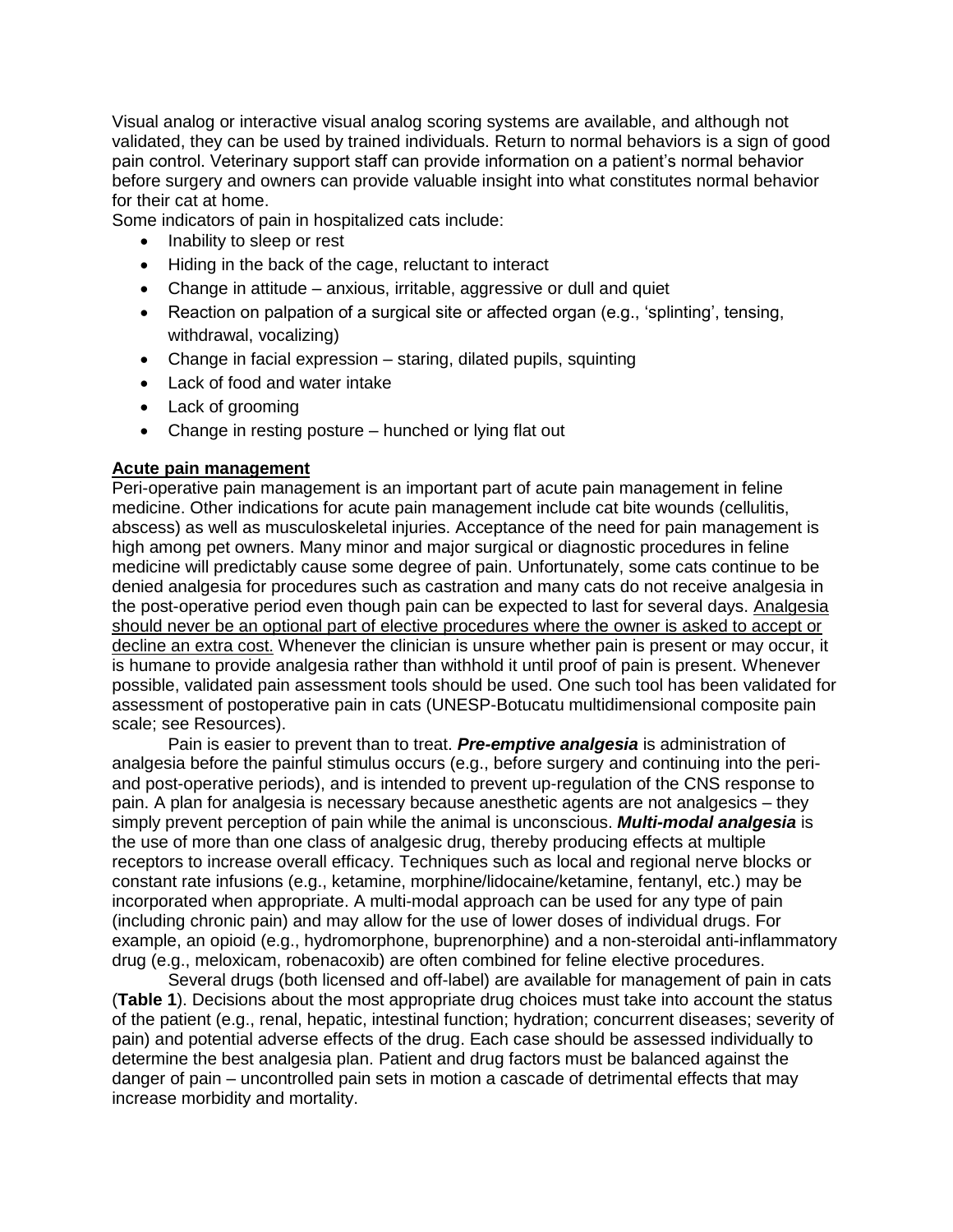Good nursing care is an important part of pain management for hospitalized cats. Patient comfort can be improved by providing soft bedding, warm water or warm air blankets to prevent hypothermia, a box or similar structure as a hiding place, quiet low stress environments, and respectful and gentle handling. Veterinary support staff, including veterinary technicians, plays an integral role in pain management through patient assessment and nursing care. More information is found in the AAFP/ISFM Feline-Friendly Nursing Care Guidelines.

### **Chronic pain management**

Chronic pain (maldynia) serves no useful purpose and is considered a disorder in its own right. It has several definitions in human medicine: pain lasting longer than 1 month after healing of an injury, pain that recurs or persists over a period of 3 months or longer, or pain related to an injury that is expected to continue and/or get worse. It may be continuous or intermittent, and frequently leads to sleep disturbances, weight loss, and depression. Chronic pain accompanies many diseases in cats, including interstitial cystitis, neoplasia, dental and oral diseases, gastrointestinal disease, degenerative joint disease, and diabetic neuropathy. For some diseases, the treatment itself may cause pain (e.g., radiation damage or chemotherapy-induced neuropathy). Whenever possible, both the disease itself and the pain that is associated with it must be addressed. In some cases, such as arthritis, little can be done to slow or reverse the disease process, so the primary focus is to relieve pain.

Chronic pain is often slow and insidious in onset so that the accompanying behavioral changes can be subtle and easily missed. It can be difficult to be certain a cat is painful based on clinical assessment and owners may be convinced that some of the changes are just part of "getting old". An analgesic trial can be helpful in these cases and should always be considered. A useful tool for the assessment of chronic pain (feline musculoskeletal pain index; see Resources) is in the process of being validated.

Periodically asking these questions and recording the answers is important for tracking response to therapy in chronic pain management. It can also be useful if the owner keeps a diary to note appetite, mobility, activity, grooming, and temperament and to compare entries over time. Having a written account can help monitor response to treatment. Needless to say, asking questions/reviewing the answers, performing a thorough physical examination, and reviewing the medical history will take time and appointments for cats with chronic diseases causing pain should be 20-30 min or more in length.

Treatment goals should be clear – in dealing with chronic pain, clinicians may be attempting to improve quality of life more than quantity of life. A goal should be restoring normal daily activities and normal behavior. Chronic diseases are not static, so that the treatment plan may need to be reviewed and adjusted periodically.

Environmental modification and enrichment may be an important component of treatment for cats with chronic disease. For example, cats with arthritis will benefit from gentle exercise, which can be increased by designing a complex environment (e.g., using cat towers, toys, hiding food to encourage foraging and hunting behavior). Ramps or steps may be useful to help the cat reach higher perches, such as window ledge. Litter boxes should be on the same level of the home where the cat spends most of its time, and should have low sides and be easy to get in and out of. It may help to elevate food and water bowls. Physical rehabilitation techniques including controlled exercise, passive range of motion exercises, and massage can be adapted from canine medicine. The benefits of these treatment strategies have not yet been evaluated in feline medicine. As well, studies evaluating the efficacy of acupuncture and laser therapy for pain management in cats are lacking.

#### **Responsible use of NSAIDs in cats**

NSAIDs reduce fever, pain, and inflammation by blocking COX enzymes. While NSAIDs vary in their selectivity for COX enzymes, the COX profile is not well understood for some products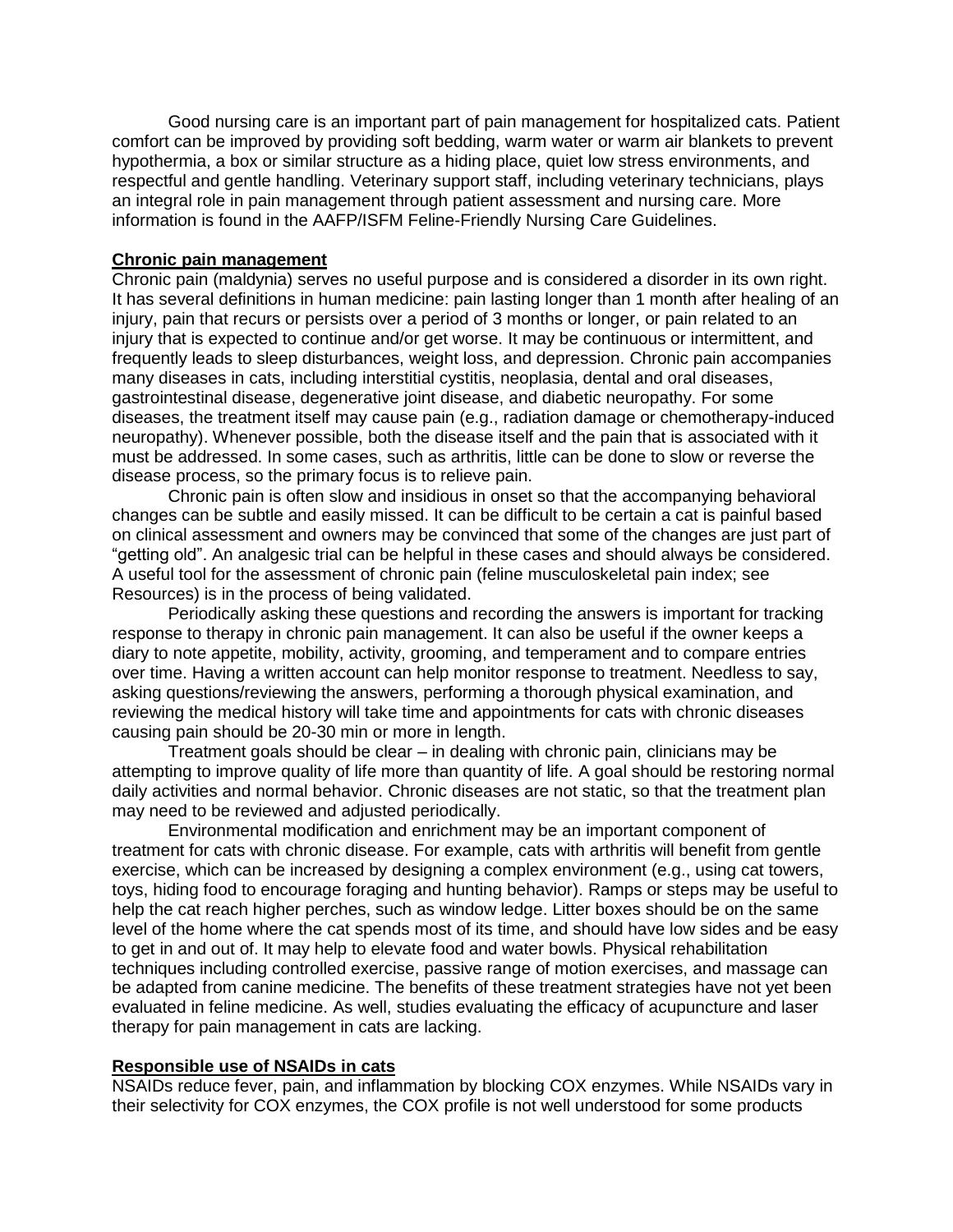used in feline medicine. Inhibition of COX-1 is reported to be the cause of most adverse effects such as gastric ulcers and blood dyscrasias. COX-2 preferential/selective drugs may be associated with fewer adverse effects, particularly on the gastrointestinal system. However, no NSAID is risk free. One problem in assessing risk of adverse effects is that species differences are recognized and very little feline-specific data are available. Another problem is that reported COX profiles vary with the type of assay used to measure activity. Patient selection, appropriate dosing, use of the lowest effective dose, and monitoring for early signs of toxicity are important in the use of all NSAIDs in cats.

Responsible use of NSAIDs includes administration of products licensed for use in cats and for the label indications whenever possible. However, licensing varies considerably from country to country. Pre-treatment laboratory evaluation is recommended to detect cats that are not suitable for NSAIDs. At a minimum, evaluation for healthy surgical patients should include BUN, creatinine, hematocrit, and total plasma protein. Evaluation of urine specific gravity is also helpful. For surgical patients, adequate anesthesia monitoring is a key component for safe use of any drug. Preventing hypoperfusion, hypovolemia, hypotension, and hypothermia improves outcomes. Post-operative treatment with NSAIDs should be with the same drug used initially as there are no data available on appropriate washout periods between different drugs in cats. Before long term therapy with an NSAID is started, patients should have a thorough physical examination, CBC, chemistry panel, and urinalysis. Risk of adverse effects is highest in older cats, cats receiving multiple drug therapies, and cats with renal, hepatic, cardiovascular, or gastrointestinal disease. In addition, NSAIDs should not be used concurrently with certain drugs, such as diuretics and corticosteroids. An initial re-assessment should be performed about 1 week after starting therapy and again about one month later. Thereafter, regular monitoring should occur during long term therapy (e.g., every 2-6 months), although the frequency will be dictated by factors such as the perceived risk for the individual patient, financial constraints of the owner, and owner compliance. The risk of adverse effects may be minimized by reducing the dose and frequency of administration to the lowest possible to control pain. Owners should always be informed of possible adverse effects and what signs to monitor for (e.g., vomiting, inappetence, lethargy) that warrant calling the veterinarian and stopping treatment. Information sheets for owners are available from drug manufacturers and in the ISFM/AAFP consensus guidelines on long-term use of NSAIDs in cats.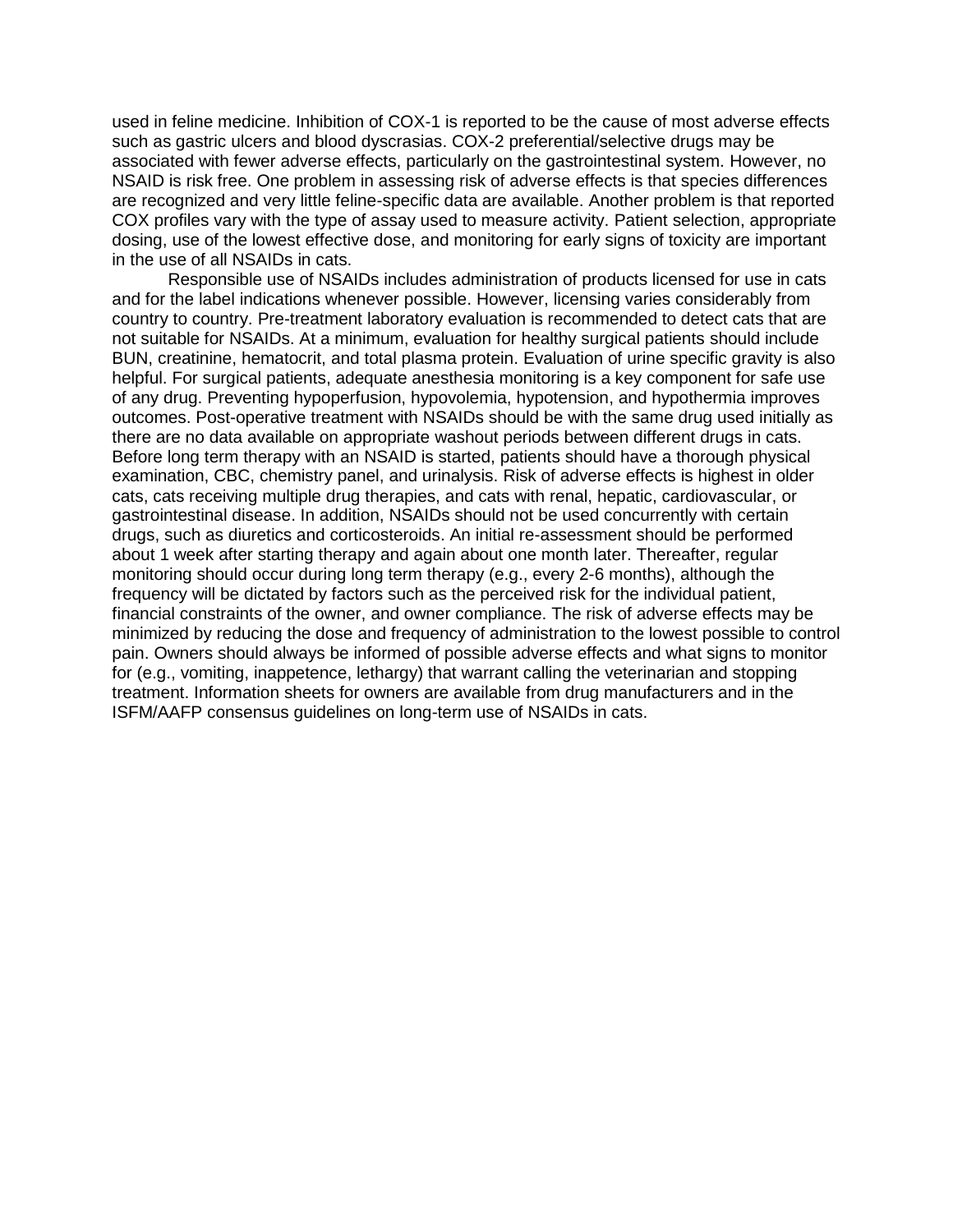| Drug and class                                 | r is Examples of anago for thoatmore of abato and omomo pain in the cat<br>Dose (mg/kg)                                                                                                                                                                                                                                                                                                                                                         | <b>Comments</b>                                                                                                                                                                                                                                                                                                                                                                                                                                                |
|------------------------------------------------|-------------------------------------------------------------------------------------------------------------------------------------------------------------------------------------------------------------------------------------------------------------------------------------------------------------------------------------------------------------------------------------------------------------------------------------------------|----------------------------------------------------------------------------------------------------------------------------------------------------------------------------------------------------------------------------------------------------------------------------------------------------------------------------------------------------------------------------------------------------------------------------------------------------------------|
| Amantadine<br>- NMDA<br>antagonist             | 3-5 mg/kg, PO, q24 hrs                                                                                                                                                                                                                                                                                                                                                                                                                          | Has not been evaluated for toxicity in the cat. It<br>may be a useful adjunct to NSAIDs in the<br>treatment of cancer related pain and                                                                                                                                                                                                                                                                                                                         |
| Amitriptyline<br>- Tricyclic<br>antidepressant | 0.5-2.0 mg/kg, PO, q24 hrs                                                                                                                                                                                                                                                                                                                                                                                                                      | degenerative joint disease.<br>Well tolerated in cats. Somnolence (<10% of<br>cats), weight gain, decreased grooming, and<br>transient cystic calculi have been reported.                                                                                                                                                                                                                                                                                      |
| Buprenorphine<br>- Opioid                      | Oral transmucosal, IV, IM, SC:<br>0.01-0.02 mg/kg, q8 hrs, or as<br>needed<br>Sustained release: 0.12-0.2<br>mg/kg SC q3 days                                                                                                                                                                                                                                                                                                                   | The oral transmucosal route is well tolerated by<br>most cats, takes effect in 20-30 min.<br>Vetergesic Multidose (10 mL) is reported to be<br>more difficult to administer orally than single-use<br>formulations without preservative.                                                                                                                                                                                                                       |
| Hydromorphone<br>- Opioid                      | 0.03-0.1 mg/kg, SC, IV, IM, q2-6<br>hrs                                                                                                                                                                                                                                                                                                                                                                                                         | May cause hyperthermia and vomiting<br>Opioid reversal (also reverses analgesia):<br>naloxone 0.01 mg/kg, IM, SC<br>IV buprenorphine may be used to counteract<br>hyperthermia while maintaining analgesia                                                                                                                                                                                                                                                     |
| Transdermal<br>fentanyl patch<br>- Opioid      | Average cat (3.5-5.0 kg): 25<br>µg/hour patch<br>Smaller cats: 12.5 µg/hour patch                                                                                                                                                                                                                                                                                                                                                               | Uptake is highly variable. Time to onset of action<br>is 6-12 hours. The patches may provide 3-5<br>days of analgesia in some cases. Following<br>removal at 3 days, the decay in plasma levels<br>following patch removal is slow. Liability issues<br>should be considered when these are used in a<br>home setting. Do not use in cats receiving<br>psychoactive drugs. Do not use in combination<br>with tramadol.                                         |
| Gabapentin<br>- Antiepileptic                  | 3-10 mg/kg (or higher), PO, q12<br>hours                                                                                                                                                                                                                                                                                                                                                                                                        | Effective adjunctive drug in cats where the<br>underlying cause of pain is neuropathic.                                                                                                                                                                                                                                                                                                                                                                        |
| Meloxicam<br>(Metacam)<br>- NSAID              | <b>Licensed in cats (Canada)</b><br>Injectable 5 mg/mL: (peri-<br>operative pain) 0.2 mg/kg SC or<br>less before surgery, fluid therapy<br>recommended<br>Oral suspension 0.5 mg/mL:<br>Post-surgical pain: 0.05 mg/kg,<br>start 24 hrs after injectable dose,<br>give q24 hrs for up to 2 more<br>days<br>Acute, mild to moderate<br>musculoskeletal disorders: initial<br>oral dose 0.1 mg/kg, followed 24<br>hrs later by 0.05 mg/kg q24 hrs | COX-2 selective, preferential accumulation in<br>inflamed sites, metabolized via oxidation, easy<br>to titrate to lowest effective dose for chronic use.<br>Owner education on risks and benefits of NSAID<br>therapy is necessary.<br>Chronic musculoskeletal pain label in other<br>countries:<br>Oral suspension 0.5 mg/mL: 0.1 mg/kg on day 1,<br>followed 24 hrs later by 0.05 mg/kg q24 hrs;<br>lower doses & every other day dosing can be<br>effective |
| Robenacoxib                                    | for up to 4 more days.<br><b>Licensed in cats (Canada)</b>                                                                                                                                                                                                                                                                                                                                                                                      | First coxib licensed for cats (i.e., COX-2                                                                                                                                                                                                                                                                                                                                                                                                                     |

**Table 1**: Examples of drugs for treatment of acute and chronic pain in the cat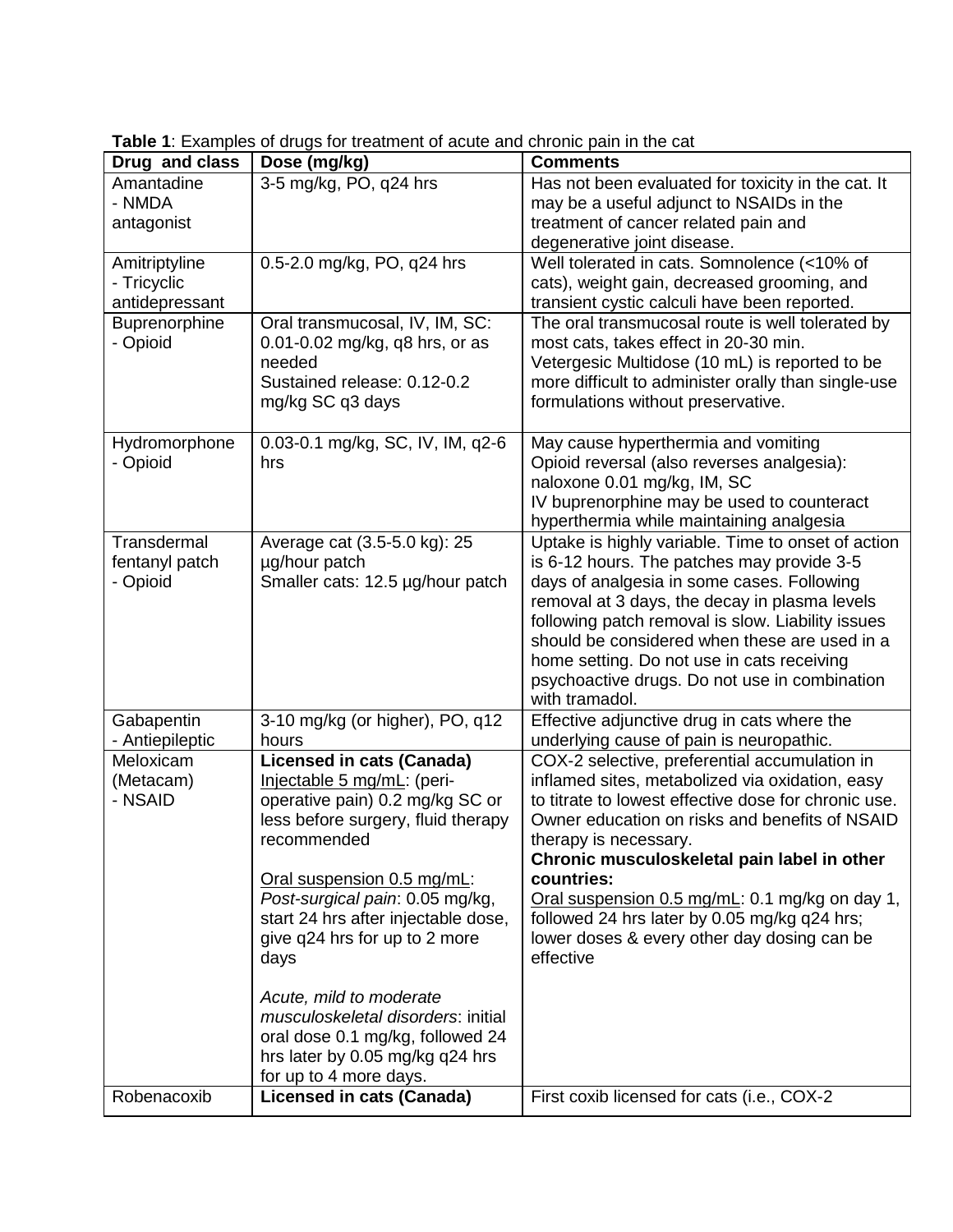| (Onsior)<br>- NSAID                                  | For acute pain & inflammation<br>from cat bites/scratches,<br>abscesses, musculoskeletal<br>injuries; in cats over 2.5 kg and<br>over 6 mths of age<br>Tablet 6 mg: 1 mg/kg (range 1- | specific/COX-2 preferential/COX-1 sparing),<br>preferential accumulation in inflamed sites.<br>Palatable yeast-flavored tablet. Owner education<br>on risks and benefits of NSAID therapy is<br>necessary.<br>Injectable 20 mg/mL licensed for dogs                                                                 |
|------------------------------------------------------|---------------------------------------------------------------------------------------------------------------------------------------------------------------------------------------|---------------------------------------------------------------------------------------------------------------------------------------------------------------------------------------------------------------------------------------------------------------------------------------------------------------------|
| Ketoprofen<br>(Anafen)<br>- NSAID                    | 2.4 mg/kg), q24 hrs, up to 6 days<br><b>Licensed in cats (Canada)</b><br>For musculoskeletal pain,<br>trauma, post-surgical pain, fever<br>Injectable 10 mg/mL, tablet 5 mg:          | No published data on COX profile in cats, best<br>reserved for post-operative use as it affects<br>platelet function. Owner education on risks and<br>benefits of NSAID therapy is necessary.                                                                                                                       |
|                                                      | 2 mg/kg SC once, followed 24<br>hrs later by oral 1 mg/kg q24 hrs<br>for 4 more days                                                                                                  |                                                                                                                                                                                                                                                                                                                     |
| Tolfenamic acid<br>(Tolfedine)<br>- NSAID            | <b>Licensed in cats (Canada)</b><br>For fever and upper respiratory<br>diseases<br>Tablets 6, 20, 60 mg:<br>4 mg/kg q24 hrs for 3-5 days                                              | COX profile & pharmacokinetics poorly<br>described in cats, concentrated in many organs<br>including kidneys, caution with pre-surgical use<br>due to significant anti-platelet activity. Owner<br>education on risks and benefits of NSAID<br>therapy is necessary.<br>Manufacturer issued warning in October 2011 |
|                                                      |                                                                                                                                                                                       | about adverse effects when used in kittens.<br>Injectable 40 mg/mL not licensed in cats                                                                                                                                                                                                                             |
| Tramadol<br>- Mixed<br>analgesic                     | 1-2 mg/kg, PO, q12-24 hrs                                                                                                                                                             | Metabolism is slower in the cat than the dog,<br>and the production of the M1 metabolite is very<br>much greater, leading to a greater tendency to<br>see 'opioid' like side effects (pupil dilation,<br>euphoria). Very unpalatable even when<br>compounded. Do not use in cats receiving<br>psychoactive drugs.   |
| Maropitant<br>(Cerenia)<br>$-$ NK $-1$<br>antagonist | Injectable 10 mg/mL<br>Tablet 16 mg<br>0.5-1 mg/kg SC, PO q24 hrs                                                                                                                     | Blocks the action of substance P (neurokinin 1),<br>may provide analgesia for nociceptive (somatic<br>and visceral) pain, marked variation in individual<br>responses.                                                                                                                                              |